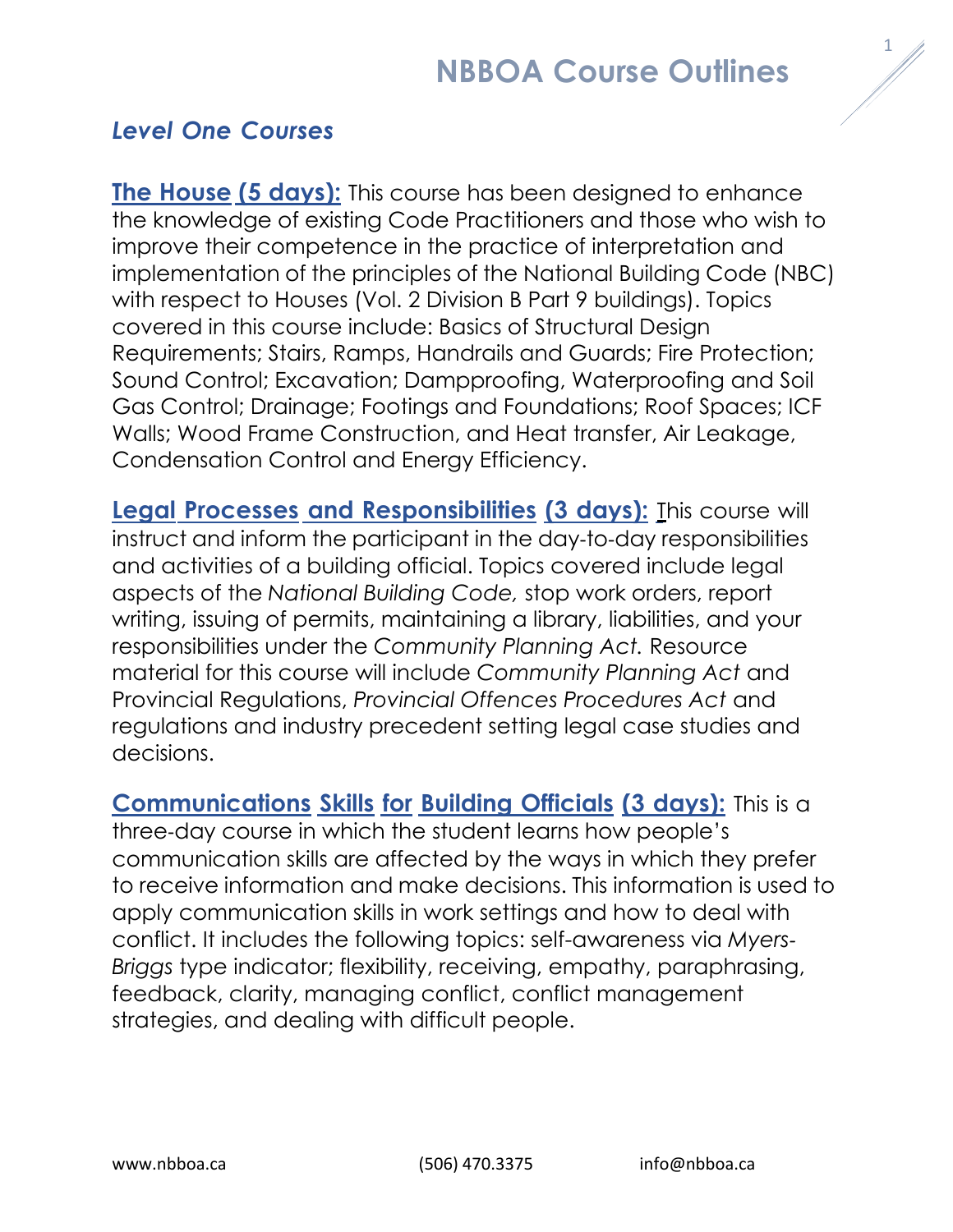# **NBBOA Course Outlines**

### *Level Two Courses*

**Part 9 – Small Buildings (5 days):** This course has been designed to enhance the knowledge of existing Code Practitioners and those practitioners who wish to improve their competence in the practice of interpretation and implementation of the principles of the National Building Code with respect to the detailed requirements for the construction of small building (Division B Part 9) up to 600m2 and 3 three stories in height.

**Barrier-Free Design (3 days)***:* This course on Barrier Free Design Building Code Regulation 2021-03 is intended to provide the participant with the background and understanding of the design rationale behind these requirements. It is also intended to provide the participant with an overview of the barrier free design required by Regulation 2021-03 and the complexity of implementing these requirements in existing buildings undergoing a change in occupancy classification.

#### *Level Three Courses*

**Part 3 – Large Buildings (5 days):** This five-day course has been designed to enhance the knowledge of existing Code Practitioners and those practitioners who wish to improve their competence in the practice of interpretation and implementation of the principles of the National Building Code with respect to classification, occupancy, fire safety, existing and health requirements for Large Buildings (Division B Part 3). It is strongly advised that individuals not participate in Level 3 courses unless they are either qualified or certified as a level 2 inspector, have several years of experience dealing with small buildings (including fire separations, occupancy/building classifications), or both.

[www.nbboa.ca](http://www.nbboa.ca/) (506) 470.3375 [info@nbboa.ca](mailto:info@nbboa.ca) **Part 3 – Complex Buildings (5 days):** This five day course has been designed to enhance the knowledge of existing Code Practitioners and those practitioners who wish to improve their competence in the practice of interpretation and implementation of the principles of the National Building Code with respect to Complex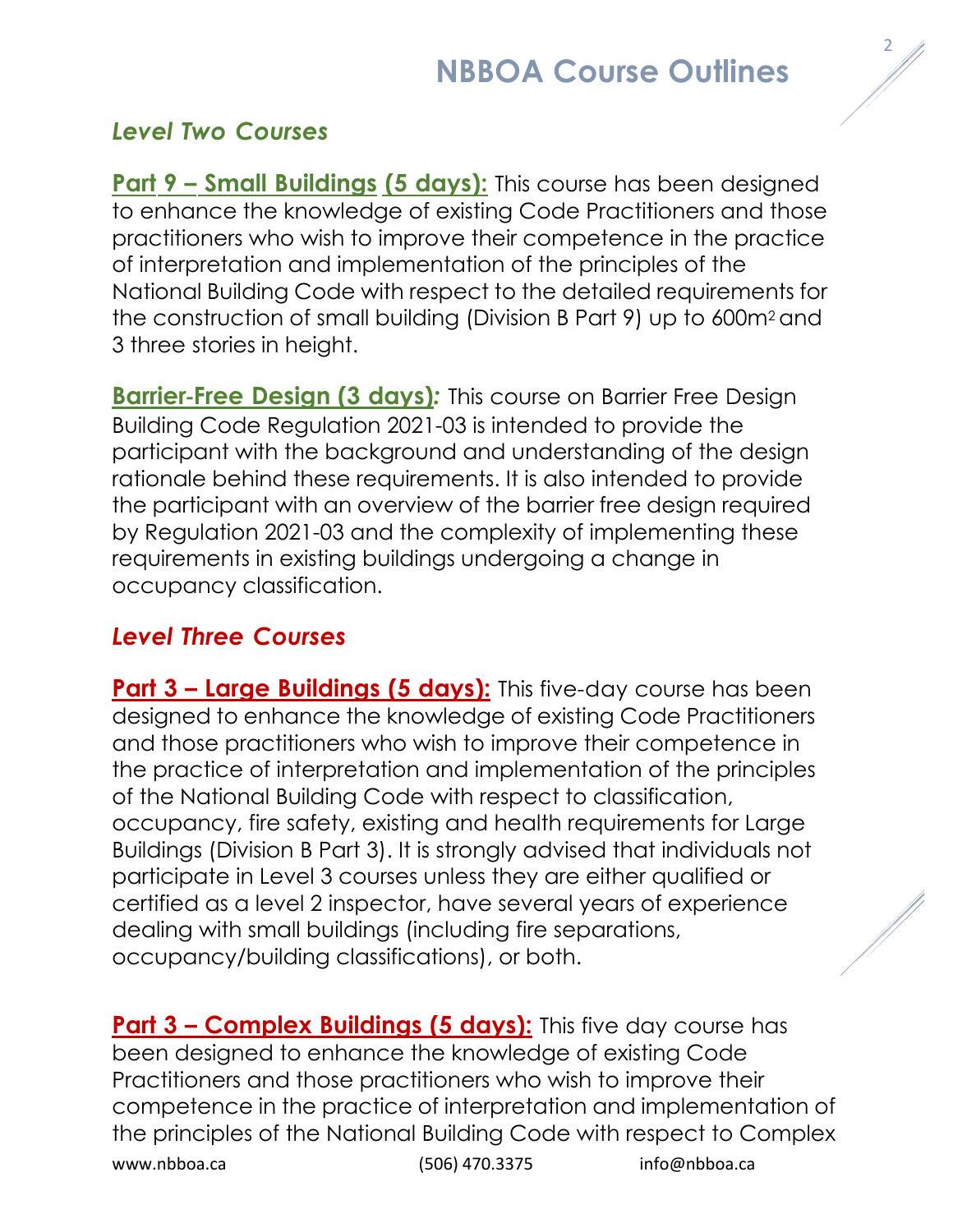(Vol 1. Division B Part 3) buildings. It is strongly advised that individuals not participate in Level 3 courses unless they are either qualified or certified as a level 2 inspector, have several years of experience dealing with small buildings (including fire separations, occupancy/building classifications), or both.